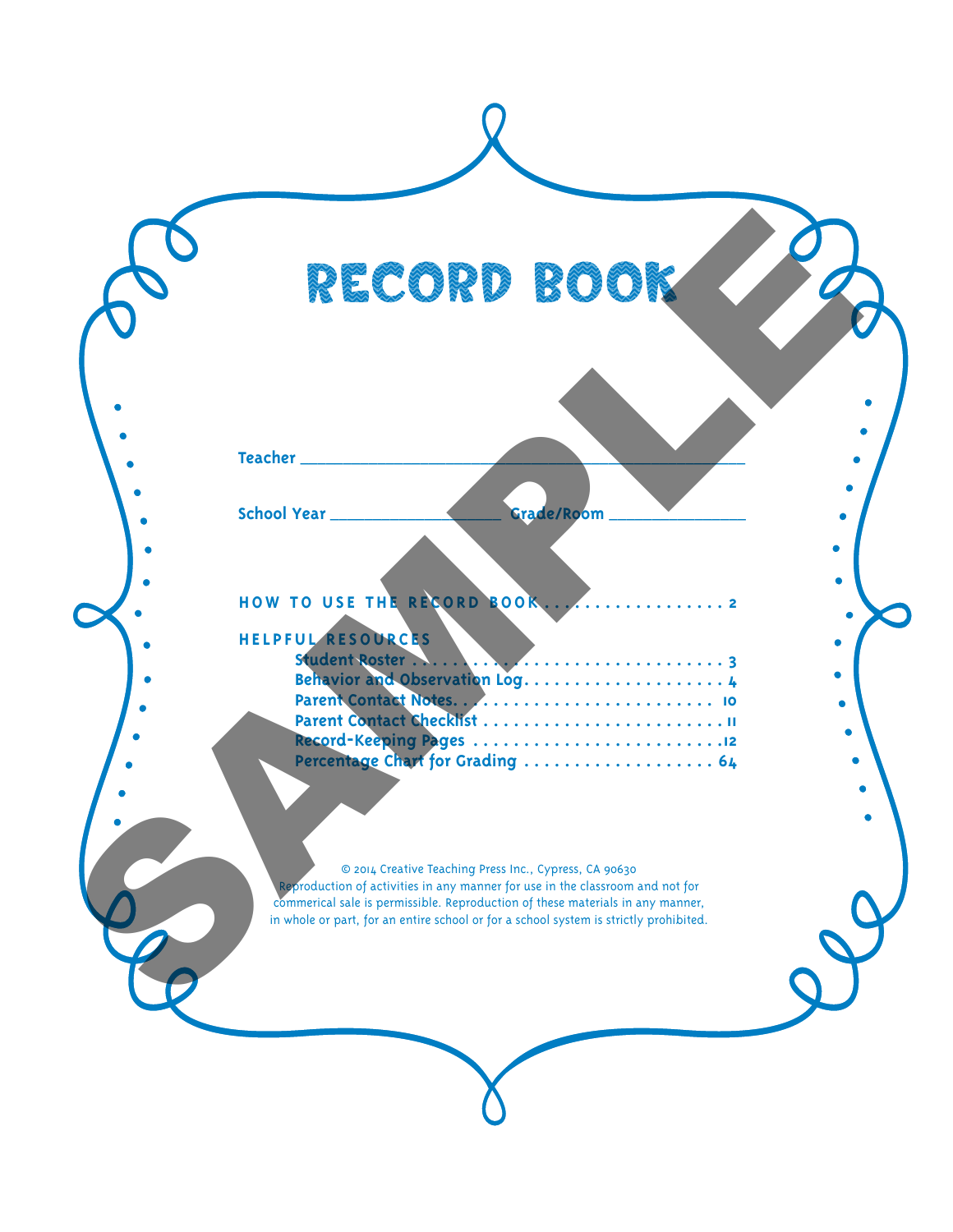## HOW TO USE THE RECORD BOOK

#### SPECIAL PAGES

**STUDENT ROSTER** Wait to complete the class record until after a permanent class list is established. Complete the list in pencil, allowing for changes in students' names, addresses, and phone numbers.

**BEHAVIOR AND OBSERVATION LOG** Keep notes of students' behavior, both positive and negative. Write the date and the behavior observed. Also, observe students throughout the day and keep notes of things you observe them doing academically and/or socially.

**PARENT CONTACT NOTES** Make several copies of the Parent Contact Notes reproducible (page 10). Keep

them handy to use when you need to send a note home to parents. Use the notes to convey positive messages or notify parents of concerns. You may need to send a note home to inform parents that their child has not been doing his or her class work or that the child was well behaved the entire week.

**PARENT CONTACT CHECKLIST Keep track of the contact** notes sent home on the Parent Contact Checklist. Use symbols to denote the reason for parent contact such as B for Behavior, H for Homework, and C for Class Work. Use a minus sign (–) to denote a note sent home for negative behavior and an addition sign (+) for a note commending positive behavior. SAMPLE RESS AND SURVEY AND STRUCTURE IN THE STRUCTURE IN THE STRUCTURE IN THE CONDUCTED TO THE STRUCTURE IN THE STRUCTURE IN THE STRUCTURE IN THE STRUCTURE IN THE STRUCTURE IN THE STRUCTURE IN THE STRUCTURE IN THE STRUCTUR



### RECORD-KEEPING TIPS

Determine the number of subjects for which you will be using the record keeper.

- Divide the book into sections according to subject
- **•** Tab the book according to the subjects or periods of the day.

After establishing a permanent class list, assign each student a student number. Write each student's name next to his or her number on the desired record page.

- **•** Color code names by grade level if you are teaching a multiage classroom.
- **•** If you are team teaching or your class changes throughout the day, divide the record book into sections, removing the perforated names columns within each section.

Determine your own grading systems using symbols, letters, or numbers for assignment and test grades.

- **•** Color code to differentiate between assignment and test grades.
- **•** Use symbols for assignment completion and percentage scores for tests.
- **•** Use the easy grader on page 64 to help determine percentages for test scores.

Record-keeping pages may be used to record skills mastered as well as assignments and tests.

- **•** For writing skills, list skills such as Uses Periods, Uses Caps, Writes Complete Sentences, or Uses Comma in Date.
- **•** A reading skills list might include Knows Vowel Sounds, Recognizes Sight Words, Uses Context Clues, or Can Retell Story.
- **•** A math list might include skills such as Fractions, Knows Basic + Facts, or Can Find LCD.

Set up a system to save time with record keeping.

- **•** Allow students to record assignments in the record book during free time.
- **•** Assign one day per week for correcting and recording assignments and tests.
- **•** Staple record book pages into folders to create small record keepers for each subject. Keep the folders in the area where you teach the subject.
- **•** Keep a separate record book for homework assignments. Keep this book on hand for parent-teacher conferences.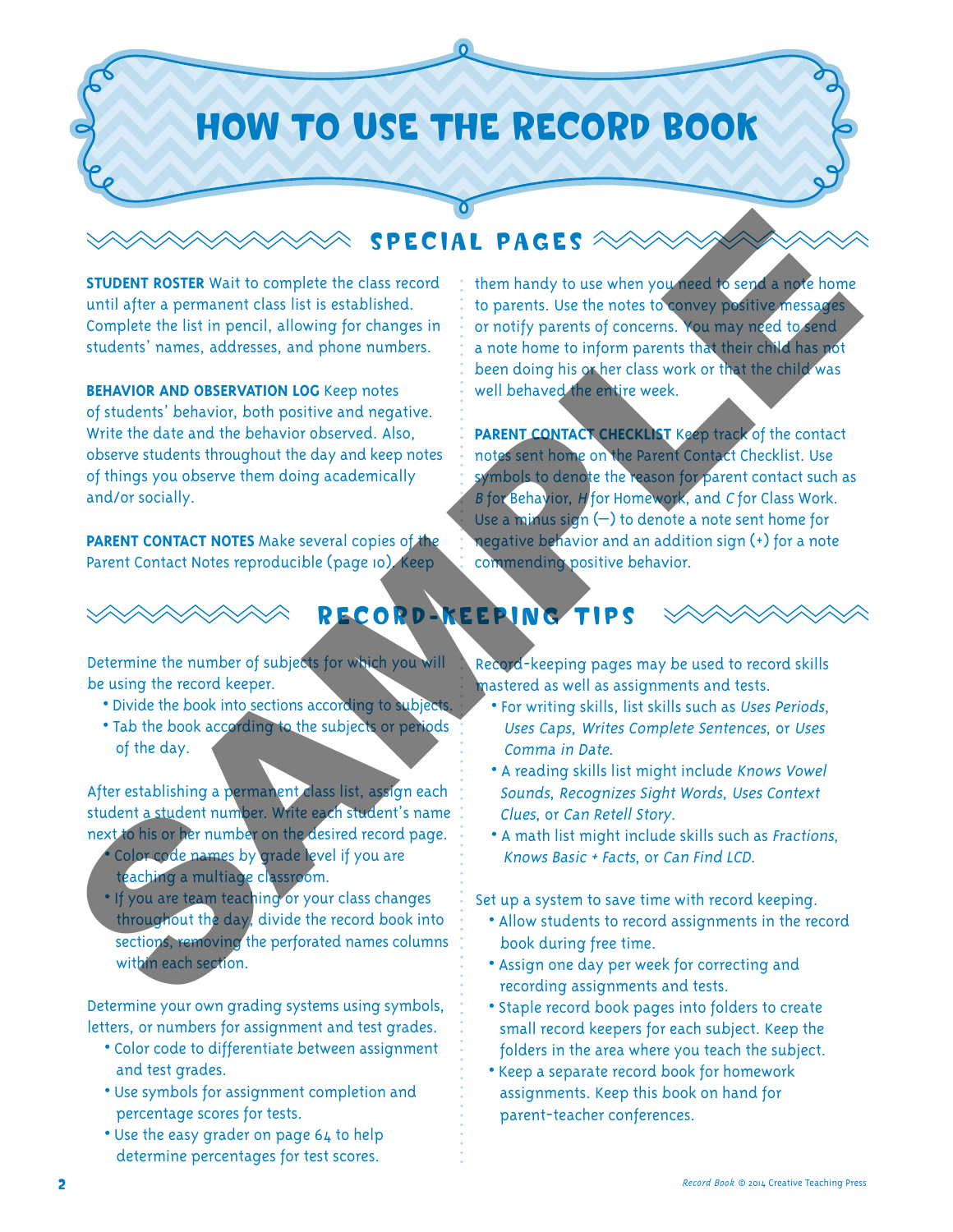# STUDENT ROSTER

| Student | Guardian | Telephone | Address or E-mail |
|---------|----------|-----------|-------------------|
|         |          |           |                   |
|         |          |           |                   |
|         |          |           |                   |
|         |          |           |                   |
|         |          |           |                   |
|         |          |           |                   |
|         |          |           |                   |
|         |          |           |                   |
|         |          |           |                   |
|         |          |           |                   |
|         |          |           |                   |
|         |          |           |                   |
|         |          |           |                   |
|         |          |           |                   |
|         |          |           |                   |
|         |          |           |                   |
|         |          |           |                   |
|         |          |           |                   |
|         |          |           |                   |
|         |          |           |                   |
|         |          |           |                   |
|         |          |           |                   |
|         |          |           |                   |
|         |          |           |                   |
|         |          |           |                   |
|         |          |           |                   |
|         |          |           |                   |
|         |          |           |                   |
|         |          |           |                   |
|         |          |           |                   |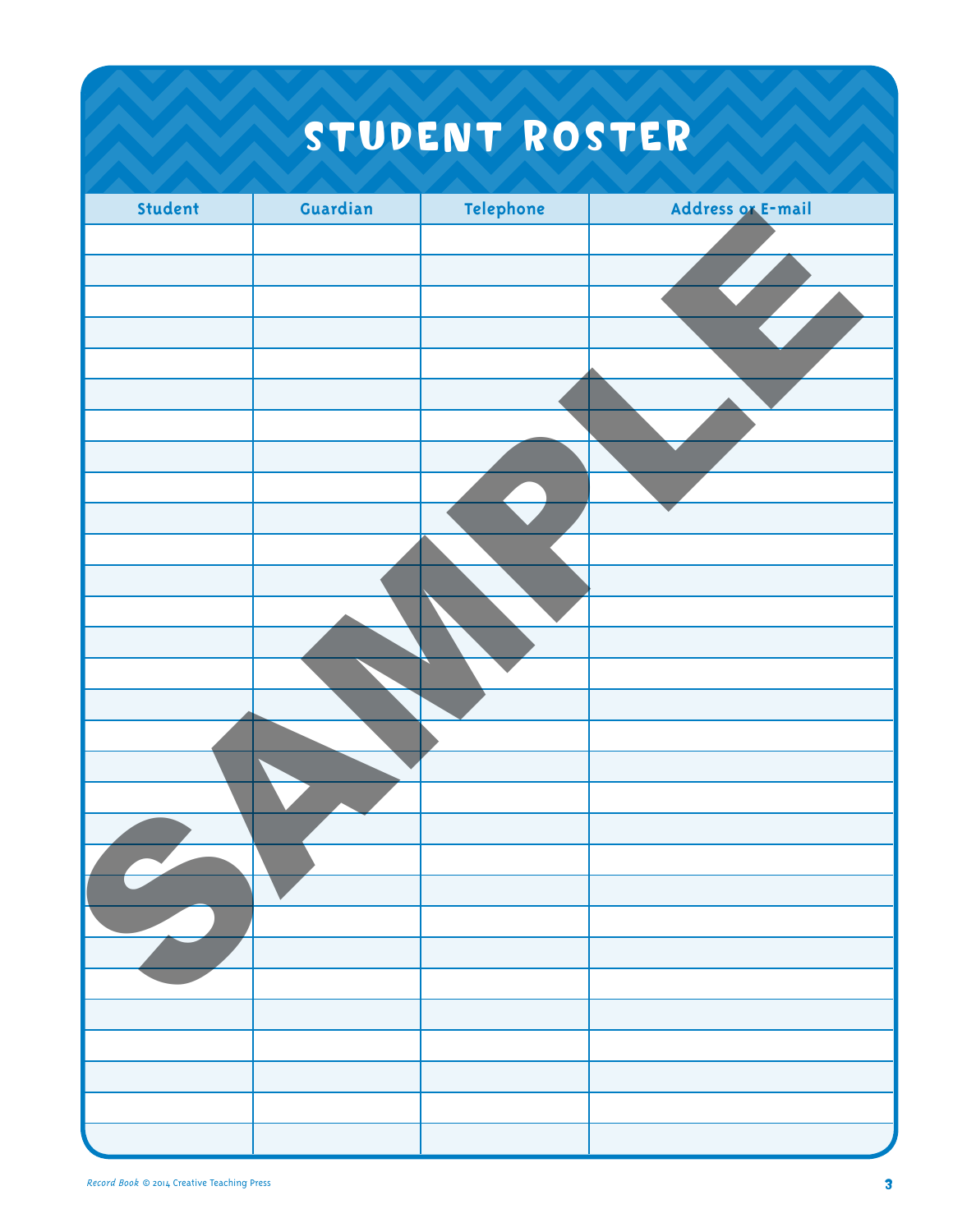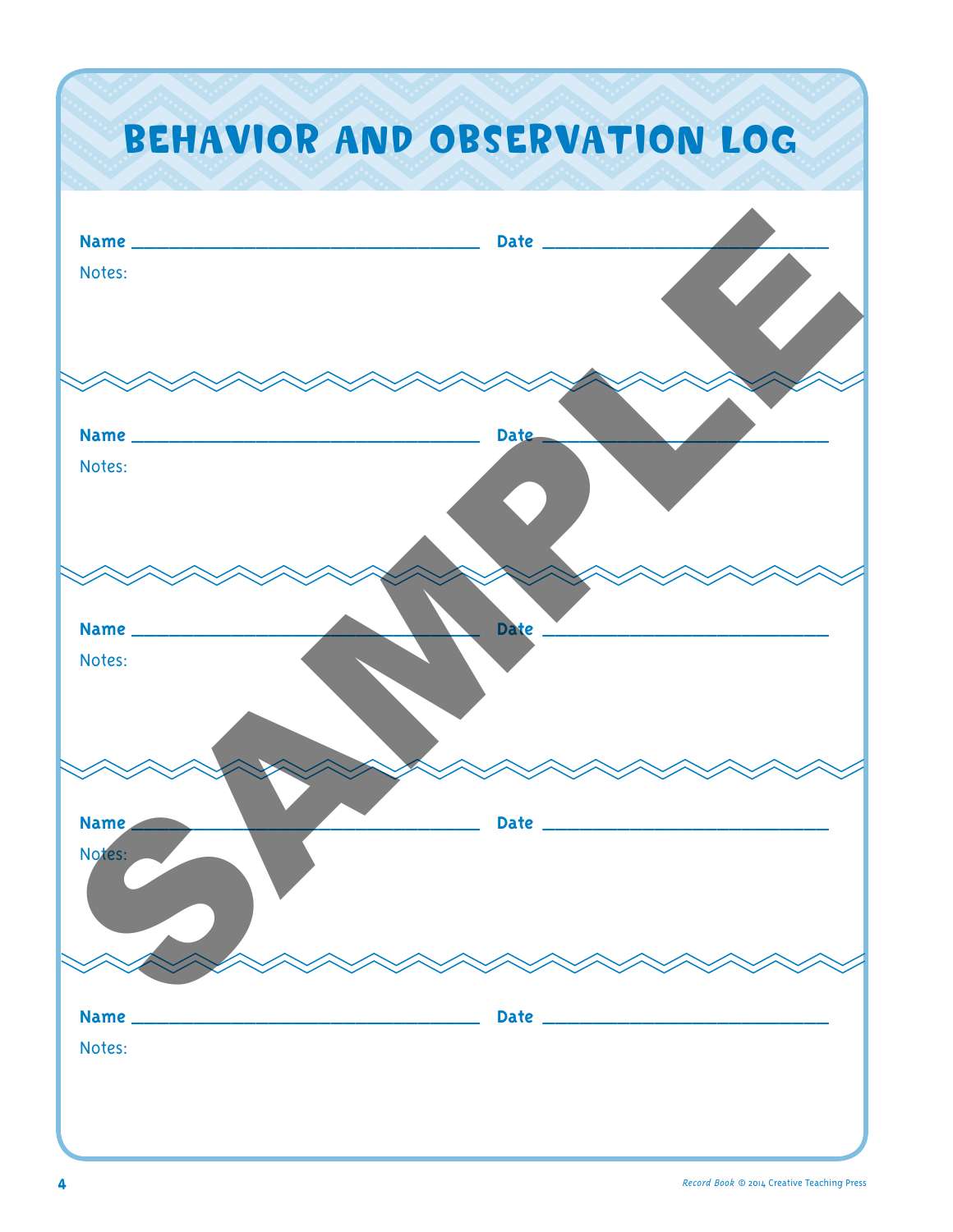

Record Book © 2014 Creative Teaching Press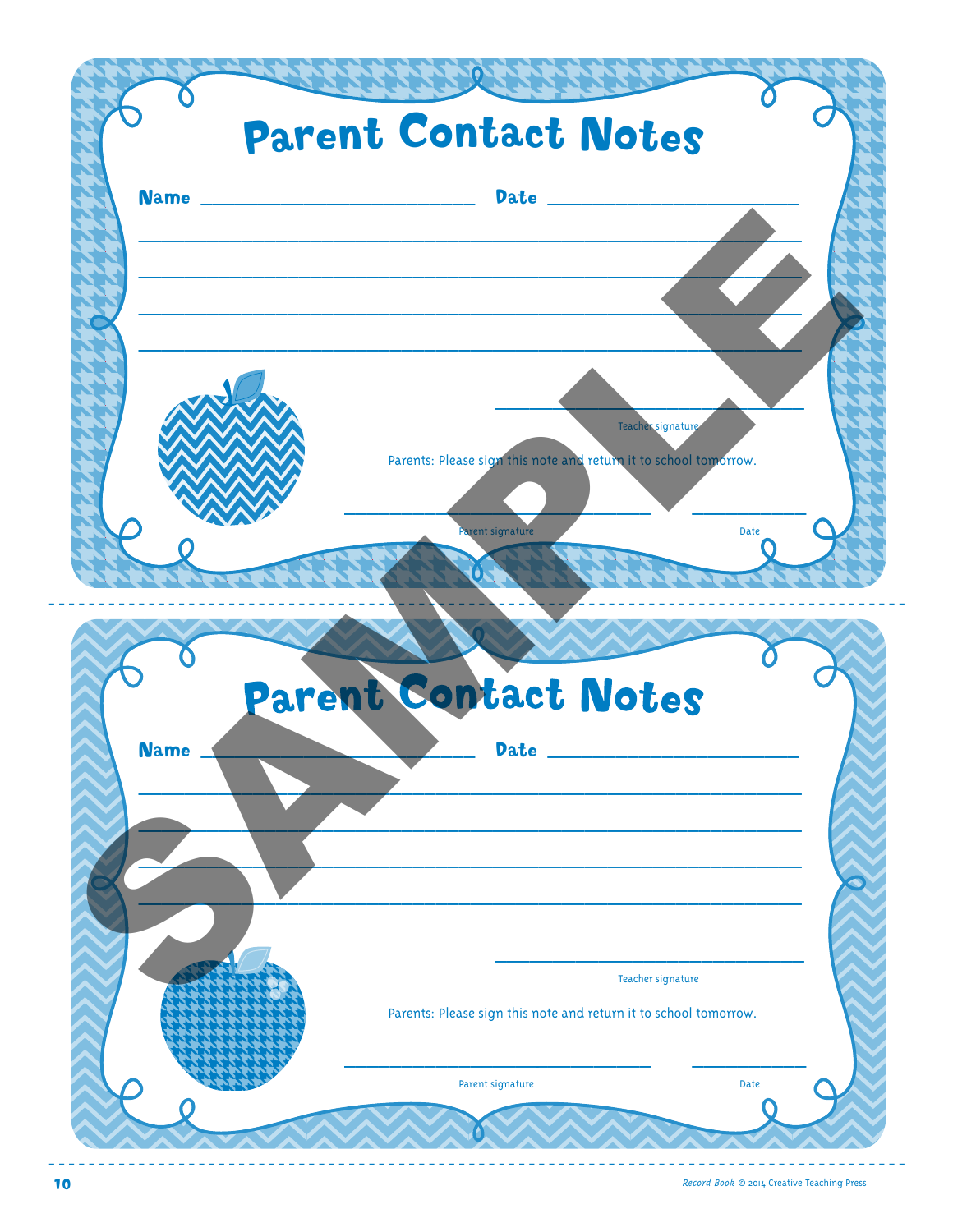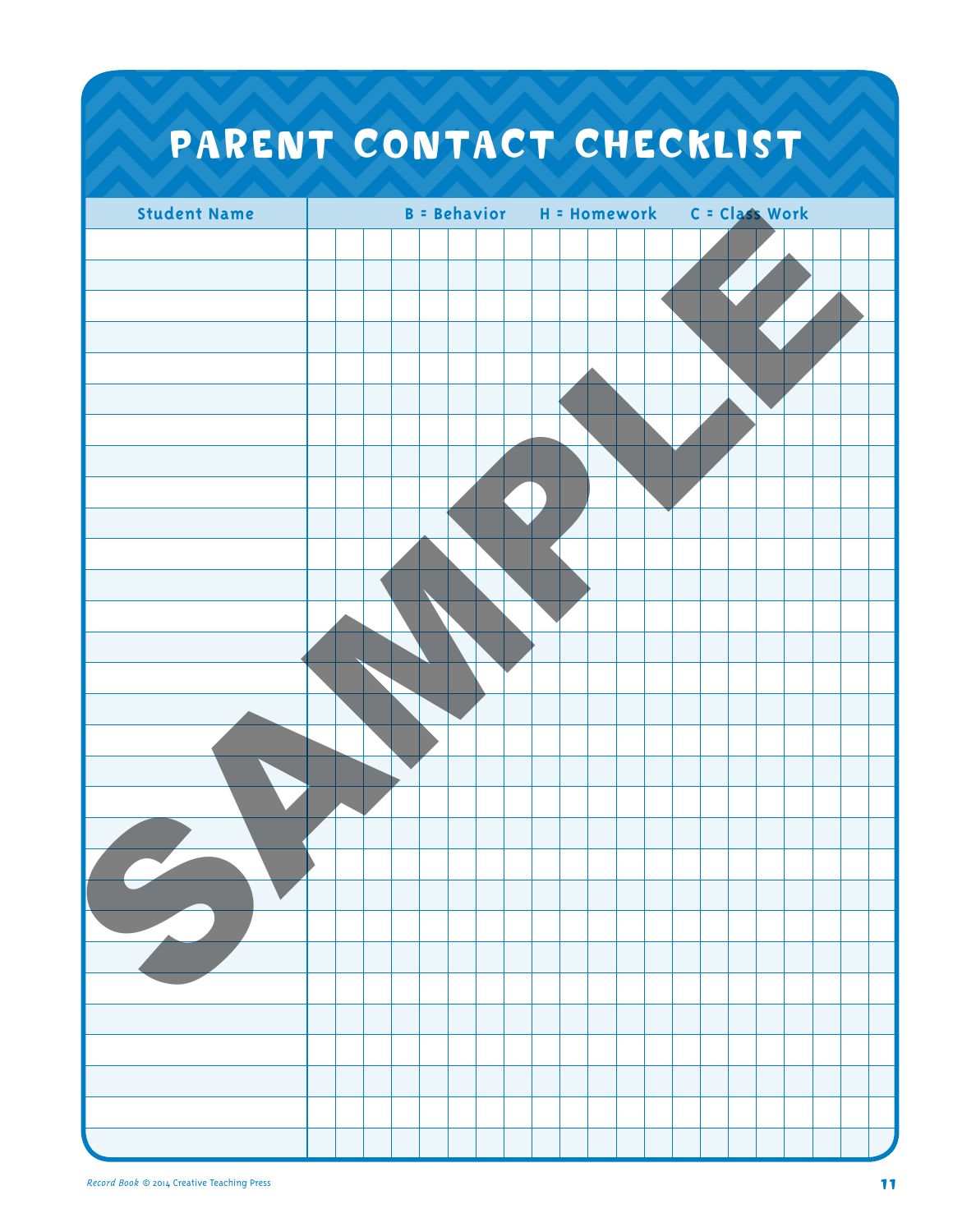